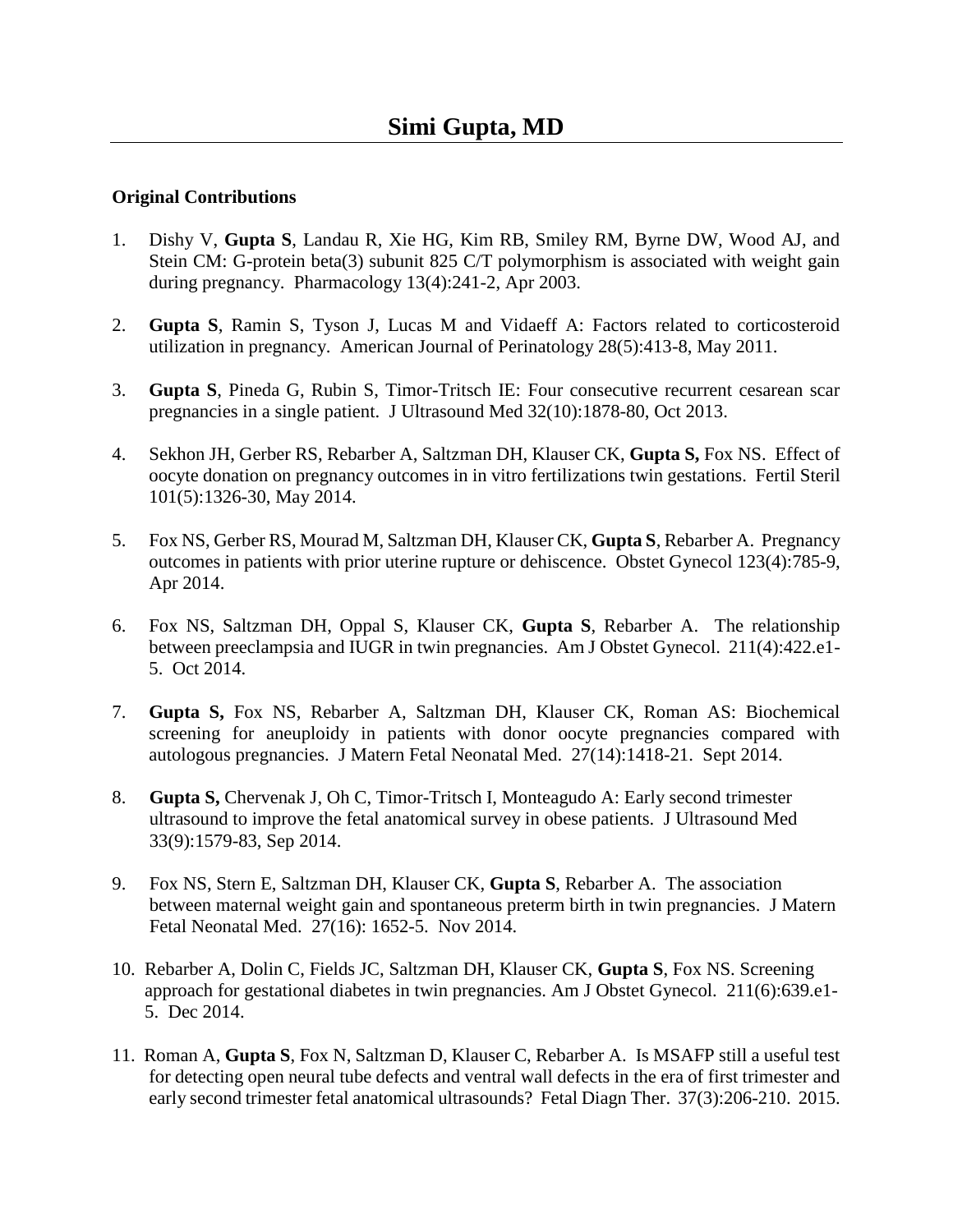- 12. Fox NS, **Gupta S**, Melka S, Silverstein M, Bender S, Saltzman DH, Klauser CK, Rebarber A. Risk factors for cesarean delivery in twin pregnancies attempting vaginal delivery. Am J Obstet Gynecol. 212(1): 106.e1-5. Jan 2015.
- 13. Fox NS, Stern E, **Gupta S**, Saltzman DH, Klauser CK, Rebarber A. Preterm birth or small for gestational age in a singleton pregnancy and risk of recurrence in a subsequent twin pregnancy. Obstet Gynecol. 125(4):870-5, April 2015.
- 14. **Gupta S**, Dolin C, Jadhav A, Chervenak J, Timor-Tritsch I, Monteagudo A. Obstetrical outcomes in patients with early onset gestational diabetes. J Matern Fetal Neonatal Med. 33(9): 1579-83. Sep 2014.
- 15. Bergh E, Rebarber A, Oppal S, Saltzman DH, Klauser CK, **Gupta S**, Fox NS. The association between maternal biomarkers and pathways to preterm birth in twin pregnancies. J Matern Fetal Neonatal Med. 28(5): 504-8. Mar 2015.
- 16. Mourad M, Silverstein M, Bender S, Melka S, Klauser CK, **Gupta S,** Saltzman DH, Rebarber A, Fox NS. The effect of maternal obesity on outcomes in patients undergoing tertiary or higher cesarean delivery. J Matern Fetal Neonatal Med. 28(9): 989-93. Jun 2015.
- 17. Fox NS, Saltzman DH, Fishman A, Klauser CK, **Gupta S**, Rebarber A. Gestational age at cervical length and fetal fibronectin assessment and the incidence of spontaneous preterm birth in twins. J Ultrasound Med. 34(6): 977-84. Jun 2015.
- 18. Fox NS, Gerber RS, Saltzman DH, **Gupta SG**, Fishman AY, Klauser CK, Rebarber A. Glycemic control in twin pregnancies with gestational diabetes: are we improving or worsening outcomes? J Matern Fetal Neonatal Med. 29(7): 1041-5. 2016.
- 19. **Gupta S,** Fox NS, Feinberg J, Klauser CK, Rebarber A. Outcomes in twin pregnancies reduced to singleton pregnancies compared with ongoing twin pregnancies. Am J Obstet Gynecol. 213(4): 580. e1-5. Oct 2015.
- 20. Rosner JY, Fox NS, Saltzman D, Klauser CK, Rebarber A, **Gupta S.** Abnormal biochemical analytes used for aneuploidy screening and adverse pregnancy outcomes in twin gestations. Am J Perinatol. 32(14): 1331-5. Dec 2015.
- 21. Mourad M, **Gupta S,** Rebarber A, Saltzman DH, Fox NS. Effect of resident participation on outcomes in high-order cesarean deliveries. Obstet Gynecol. 126 Supple 4:21S-6S. Oct 2015.
- 22. Booker W, Fox NS, **Gupta S**, Carroll R, Saltzman DH, Klauser CK, Rebarber A. J Ultrasound Med. 34(11): 2071-5. Nov 2015.